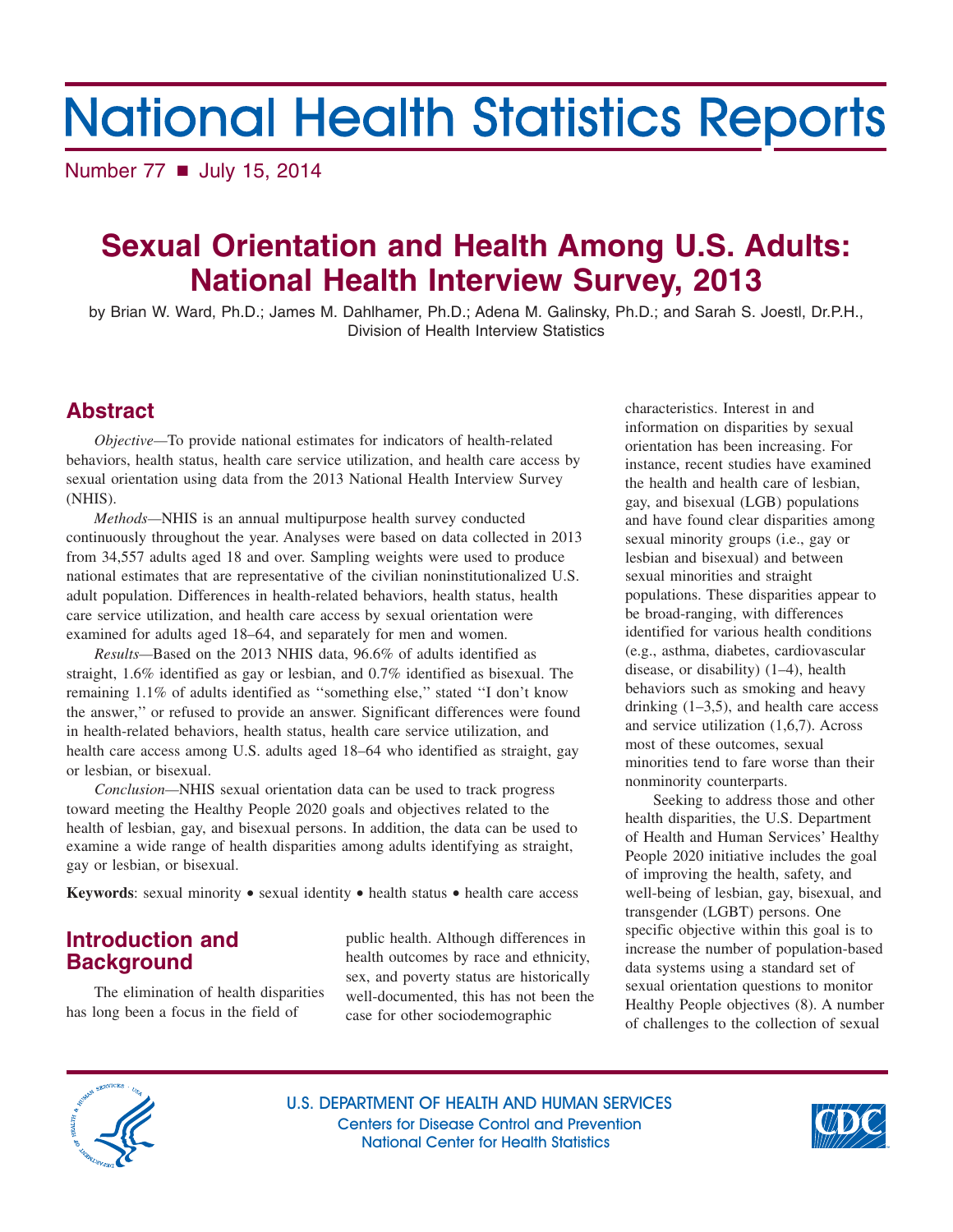orientation data were identified in a consensus study report from the Institute of Medicine on LGBT health. These include defining and operationalizing the different facets of sexual orientation (behavior, attraction, and identity) and obtaining sufficiently large samples of these relatively small populations to permit meaningful analyses (9). To begin to address these objectives and challenges, the Centers for Disease Control and Prevention's National Center for Health Statistics developed questions on the identity component of sexual orientation (10) and added them to the 2013 National Health Interview Survey (NHIS). The ongoing collection of information on sexual orientation in NHIS will enable more consistent, long-term monitoring of the Healthy People 2020 goal of improving the health, safety, and well-being of LGB persons (8).

Because the 2013 data release marks the first time nationally representative data on sexual orientation are available in NHIS, the goals of this report are to present population distributions of sexual orientation and examine prevalence rates of select health indicators across sexual orientation groups.

### **Methods**

### **Data source**

Data from the 2013 NHIS were used to generate the estimates presented in this report. NHIS is an annual multipurpose health survey conducted continuously throughout the year and serves as a primary source of health data on the civilian noninstitutionalized population of the United States (11). Data are collected by trained interviewers with the U.S. Census Bureau using computer-assisted personal interviewing (CAPI), a data collection method in which an interviewer meets with respondents face-to-face to ask questions and enter the answers into a laptop computer. When necessary, interviewers may complete missing portions of the interview over the telephone.

The survey has four main modules: the Household Composition Section, Family Core, Sample Adult Core, and Sample Child Core. The Household Composition Section of the questionnaire collects some basic demographic and relationship information about all persons in the household. The Family Core questionnaire, which is administered separately for each family in the household, collects information on all persons in the family. Topics in the Family Core include sociodemographic characteristics, basic indicators of health status, health insurance coverage, and access to and utilization of health care services. From each participating family, one sample child (if there are any children aged 17 years and under) and one sample adult aged 18 years and over are randomly selected, and information on each is collected with the Sample Child and Sample Adult questionnaires, respectively. The Sample Adult Core interview collects additional data on health status and conditions, health behaviors, functioning and disability, and access to and utilization of health care services. The sample adult answers for himself or herself, unless he or she is mentally or physically unable to do so; in that case, a knowledgeable family member serves as a proxy respondent.

Analyses in this report were based on data collected from 34,557 sample adults aged 18 and over. The conditional sample adult response rate (i.e., the number of completed Sample Adult interviews divided by the total number of eligible sample adults) was 81.7%. The final sample adult response rate, calculated by multiplying the conditional response rate by the final family response rate, was 61.2% (12).

### **Sexual orientation questions**

Starting in 2013, NHIS included questions to ascertain the identity component of the sample adult's sexual orientation. The sexual orientation questions were embedded in the Sample Adult Core, as part of the Adult Selected Items section. This section also contained questions about computer use, satisfaction with health care,

neighborhood tenure, neighborhood attachment, financial worries, sleep, HIV testing, and psychological distress. Questions on gender identity were not included in the 2013 NHIS.

The first of the four cascading sexual orientation questions that were included in the 2013 NHIS, which is asked of all sample adults aged 18 and over, reads, ''Which of the following best represents how you think of yourself?'' It has five response options, which vary slightly by respondent sex.

For male respondents, they are:

- $\bullet$  Gay,
- Straight, that is, not gay,
- Bisexual,
- + Something else, and
- I don't know the answer.

For female respondents, the response options are:

- Lesbian or gay,
- Straight, that is, not lesbian or gay,
- Bisexual,
- Something else, and
- I don't know the answer.

Respondents who answered ''something else'' or ''I don't know the answer'' were asked one or more follow-up question(s) to provide additional information on their sexual orientation. However, data from these follow-up questions were not used in this report, and the questions will not be included in NHIS starting in 2015 (see forthcoming methodology report for more information). Although not an explicit response option, respondents could refuse to provide an answer to any of these questions.

For the initial sexual orientation question (and the ''something else'' and ''I don't know the answer'' follow-up questions), flashcards listing the response options were handed to respondents in the face-to-face interview setting. Respondents were asked to report the number corresponding to their answer. When the questions were administered over the telephone, the interviewer read the response options. Complete text and details of the NHIS sexual orientation questions are provided in the 2013 Sample Adult survey questionnaire, which can be accessed on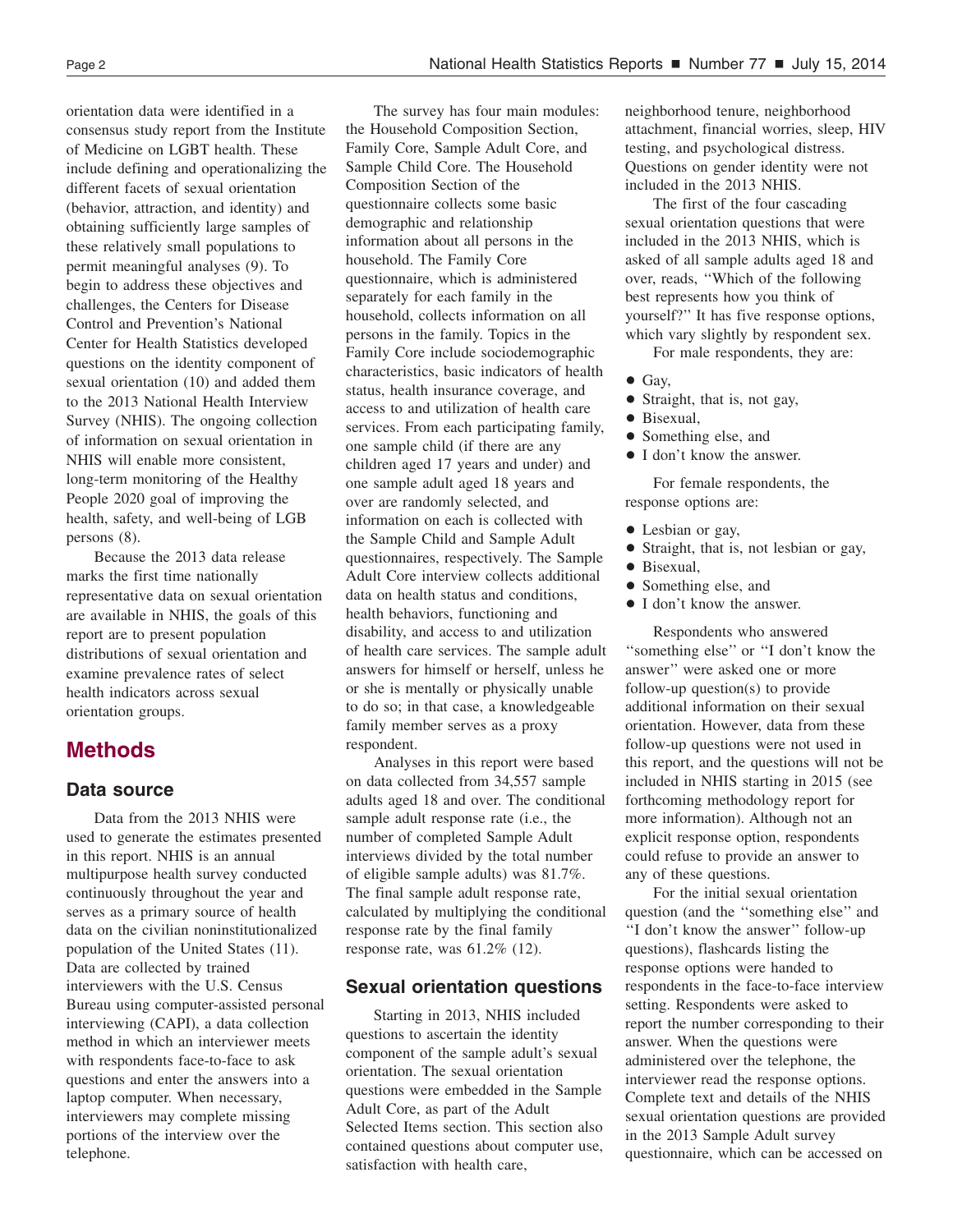the NHIS website: [http://www.cdc.gov/](http://www.cdc.gov/nchs/nhis.htm) nchs/nhis.htm. In addition, a detailed methodological report examining the NHIS sexual orientation data is forthcoming.

### **Health and health-related variables**

Selected health-related indicators were examined for this report. They were selected from among those featured in the ''Early Release of Selected Estimates'' report series that is produced quarterly with preliminary NHIS data (13). They include measures of health-related behaviors, health status, health care service utilization, and health care access (all measured as or recoded into dichotomous response categories). The specific health behaviors examined were: current cigarette smoking, having consumed five or more alcoholic drinks in one day at least once in the past year, and having met federal guidelines for aerobic activity (through leisure-time physical activity). Measures of health status examined were: having a health status described as excellent or very good, having experienced serious psychological distress in the past 30 days, and being obese (measured only for persons aged 20 and over). Measures of health care service utilization included: having received the influenza vaccine during the past year, and ever having been tested for HIV. Finally, indicators of health care access that were examined were: having a usual place to go for medical care, having failed to obtain needed medical care in the past year due to cost, currently being uninsured (i.e., having no health insurance coverage), currently having coverage through a public health plan, and currently having private health insurance coverage. All of these variables are part of the Sample Adult Core, with the exception of having a health status described as excellent or very good, being currently uninsured, currently having public health plan coverage, and currently having private health insurance coverage; these are part of the Family Core. Further details regarding these health-related indicators

can be found in the [Technical](#page-9-0) Notes section at the end of this report.

### **Statistical analyses**

First, population distributions of sexual orientation were calculated overall and by age and sex [\(Table](#page-6-0) 1). Second, prevalence rates of select health indicators across sexual orientation groups were examined, both overall as well as stratified by sex. Because many of the health indicators examined here are correlated with age, and the distribution of sexual minorities differs significantly between adults aged 18–64 and 65 and over (see Results), differences in crude rates are influenced by the differences in the age distributions. Although age adjustment would control for these differences, age-adjusted rates do not reflect the actual burden of these health indicators in the population. Therefore, to provide population-level estimates of the health indicators examined and to provide meaningful tests of differences by sexual orientation, [Tables](#page-6-0) 2–5 first present crude rates for the entire adult population (aged 18 and over), followed by crude rates for the population aged 18–64. However, all statistical comparisons of health indicators by sexual orientation are limited to adults between the ages of 18 and 64 and are based on crude rates. Differences between percentages for point estimates were evaluated using two-tailed significance tests at the 0.05 level, with no adjustments made for multiple comparisons. Given limited statistical power resulting from small sample sizes, some observed differences are large yet do not reach statistical significance.

Estimates that do not meet *a priori* standards of reliability or precision are noted in the tables. Only estimates with a relative standard error (RSE) equal to or less than 30.0% are considered reliable (see [Technical](#page-9-0) Notes). Estimates with an RSE greater than 30.0% and less than or equal to 50.0%, although reported, are considered unreliable and denoted in the tables with an asterisk. Estimates with an RSE greater than 50.0%, denoted with a dagger in the tables, are not reported due to

insufficient reliability and precision of the point estimate.

To account for the multistage, complex sampling design of NHIS, estimates and standard errors presented in this report are based on weighted data that were analyzed using SAS version 9.3 and SAS-callable SUDAAN version 11.0 software. All estimates presented in the following section are thus generalizable to the adult civilian noninstitutionalized U.S. population.

### **Results**

### **Sexual orientation**

Among all U.S. adults aged 18 and over, 96.6% identified as straight, 1.6% identified as gay or lesbian, and 0.7% identified as bisexual. The remaining 1.1% of adults identified as ''something else'' (0.2%), selected ''I don't know the answer'' (0.4%), or refused to provide an answer (0.6%). After classifying as missing data and dropping from the analyses those cases with responses of ''something else,'' ''I don't know the answer,'' and refused, the percentage of adults who identify as gay or lesbian and bisexual remained unchanged, and the percentage of adults who identify as straight increased slightly to 97.7% [\(Table](#page-6-0) 1). For the remainder of this report, estimates are based on a three-category measure of sexual orientation: gay or lesbian, straight, and bisexual.

[Table](#page-6-0) 1 also presents the percent distribution of sexual orientation by sex and age group. The examination by respondent sex showed no significant differences in the percentage of men and women who identified as gay or lesbian, or straight. By contrast, a higher percentage of women (0.9%) than men (0.4%) identified as bisexual. The examination by age revealed that the percentage of adults who identified as gay or lesbian was similar for adults aged 18–44 (1.9%) and adults aged 45–64 (1.8%), with the estimates for both of these groups being higher than the estimate for adults aged 65 and over (0.7%). The percentage of adults who identified as bisexual also varied with age. A higher percentage of adults aged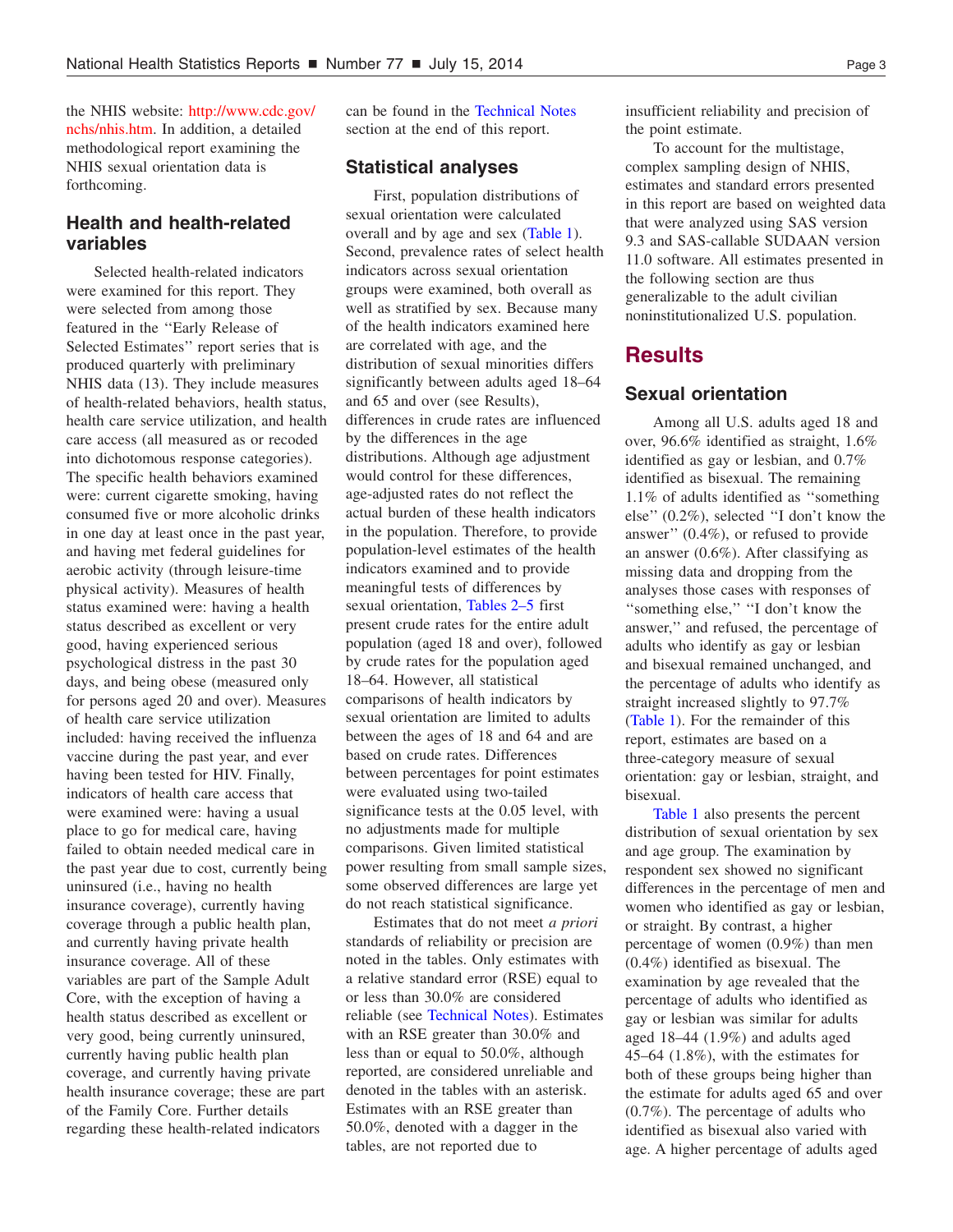18–44 identified as bisexual (1.1%) compared with adults aged 45–64 (0.4%) and adults aged 65 and over  $(0.2\%)$ .

### **Prevalence of selected health indicators by sexual orientation for adults aged 18–64**

### **Health-related behaviors**

As shown in [Table](#page-6-0) 2, a higher percentage of adults aged 18–64 who identified as gay or lesbian (27.2%) or bisexual (29.5%) were current cigarette smokers compared with their counterparts who identified as straight (19.6%). Differences in the prevalence of current cigarette smoking by sexual orientation were also found among women aged 18–64: 27.2% of women who identified as gay or lesbian and 29.4% of women who identified as bisexual were current cigarette smokers, compared with 16.9% of women who identified as straight. No significant differences were found among men aged 18–64.

For the measure of alcohol consumption, a higher percentage of adults aged 18–64 who identified as gay or lesbian  $(35.1\%)$  or bisexual  $(41.5\%)$ reported having had five or more drinks in one day at least once in the past year compared with those who identified as straight (26.0%). Among men aged 18–64, a higher percentage of those who identified as bisexual (56.3%) had five or more drinks in one day at least once in the past year compared with those who identified as straight  $(35.1\%)$ . Among women aged 18–64, a higher percentage of those who identified as gay or lesbian (27.7%) or bisexual (34.9%) had five or more drinks in one day at least once in the past year compared with those who identified as straight (17.2%).

With regard to meeting the federal physical activity guidelines for aerobic activity, no significant differences were found by sexual orientation, neither among adults overall aged 18–64 nor for women or men in this age group.

### **Health status indicators**

Percent distributions by sexual orientation for the health status indicators are shown in [Table](#page-7-0) 3. No significant differences were found by sexual orientation for the percentage of adults aged 18–64 with excellent or very good health, neither overall nor among men. Among women, however, a higher percentage of those who identified as straight (63.3%) were in excellent or very good health compared with women who identified as gay or lesbian  $(54.0\%)$ .

A higher percentage of adults aged 18–64 who identified as bisexual (11.0%) experienced serious psychological distress in the past 30 days compared with their counterparts who identified as straight (3.9%). Among women aged 18–64, a higher percentage of those who identified as bisexual (10.8%) experienced serious psychological distress compared with those who identified as straight (4.5%).

No significant differences were found overall in the percentage of adults aged 20–64 who were obese. Significant differences were observed in the sex-stratified comparisons, however. A higher percentage of men aged 20–64 who identified as straight (30.7%) were obese than men who identified as gay (23.2%); among women aged 20–64, a higher percentage of those who identified as bisexual (40.4%) were obese than women who identified as straight (28.8%).

### **Health care service utilization**

Prevalence estimates for the two select health care service utilization indicators by sexual orientation are presented in [Table](#page-7-0) 4. A higher percentage of adults aged 18–64 who identified as gay or lesbian (42.9%) received an influenza vaccination in the past year compared with those adults aged 18–64 who identified as straight (35.0%). Among men aged 18–64, a higher percentage of those who identified as gay (46.1%) received an influenza vaccination in the past year compared with those who identified as straight (30.9%). Among women aged 18–64, no significant differences were

found in the receipt of an influenza vaccination in the past year.

For HIV testing, among all adults aged 18–64, a higher percentage of those who identified as gay or lesbian (68.7%) were tested for HIV in the past year, followed by those who identified as bisexual (53.5%), and then by those who identified as straight (41.7%). Among men aged 18–64, this same pattern was found, where the highest percentage of HIV testing was among those who identified as gay (81.2%), followed by those who identified as bisexual (54.3%), and then by those who identified as straight (36.1%). Among women aged 18–64, no significant differences in HIV testing were found.

### **Health care access**

For the series of indicators pertaining to health care access [\(Table](#page-8-0) 5), among all adults aged 18–64, a higher percentage of those who identified as straight (81.0%) had a usual place to go for medical care compared with those who identified as bisexual (72.5%). Among men aged 18–64, no significant differences in having a usual place to go for medical care were found. Among women aged 18–64, by contrast, a higher percentage of those who identified as straight (85.5%) had a usual place to go for medical care than those who identified as gay or lesbian (75.6%) or bisexual  $(71.6\%)$ .

A higher percentage of adults aged 18–64 who identified as bisexual (16.5%) failed to obtain needed medical care in the past year due to cost compared with the percentage of adults aged 18–64 who identified as straight (8.8%). Among women aged 18–64, a higher percentage of those who identified as gay or lesbian (15.2%) failed to obtain needed medical care in the past year due to cost compared with those who identified as straight (9.6%). No significant differences by sexual orientation were found among men aged 18–64 for this indicator.

For indicators of health insurance coverage, no significant differences in uninsurance rates were found by sexual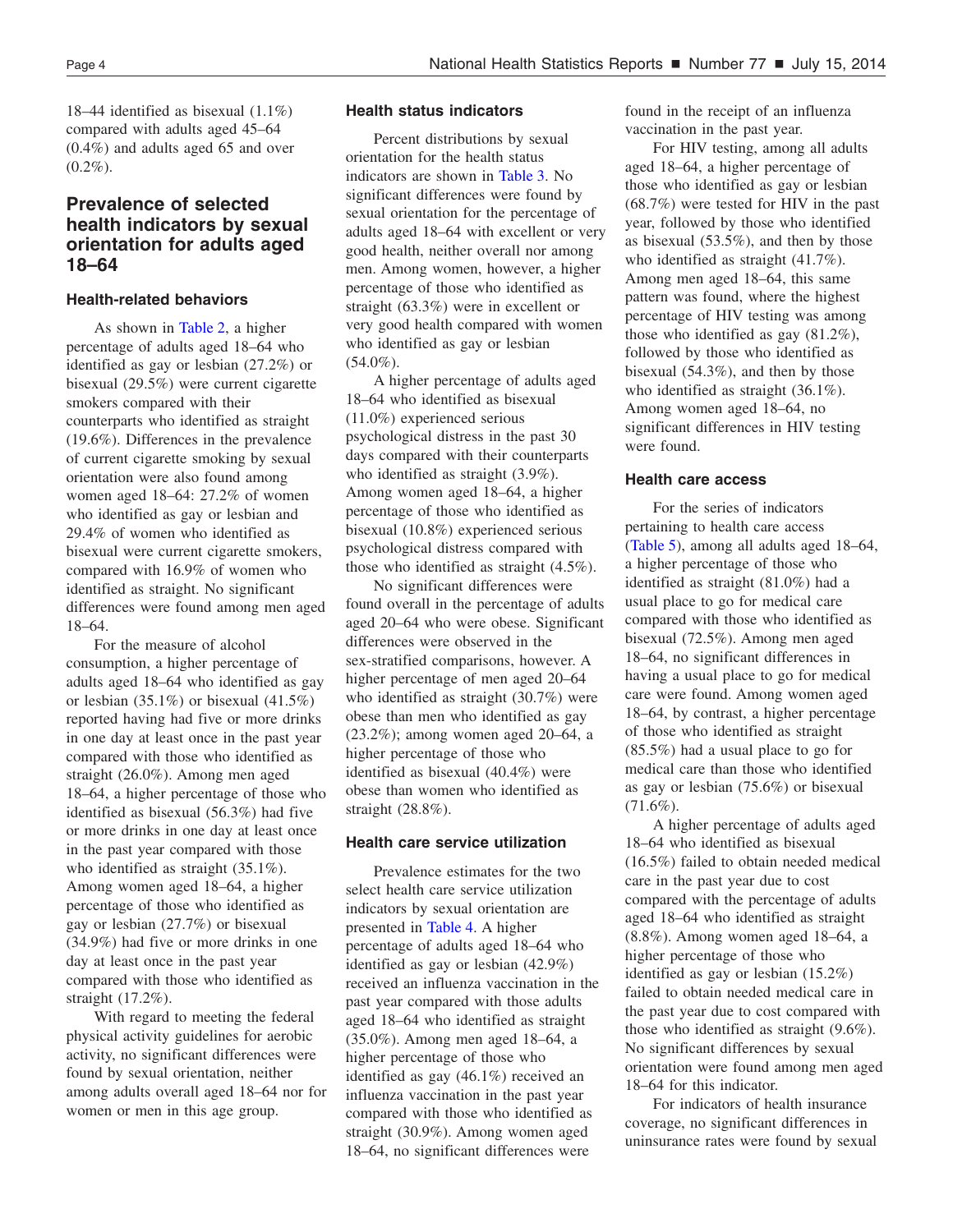orientation when looking at all adults aged 18–64 or women in this age bracket. Among men aged 18–64, however, a higher percentage of those who identified as straight (21.9%) were uninsured compared with those who identified as gay (15.7%).

Among all adults aged 18–64, and separately for men and women, no significant differences were found by sexual orientation for having public health plan coverage. By contrast, for private health insurance coverage, a higher percentage of all adults aged 18–64 who identified as gay or lesbian (68.9%) had private health insurance coverage compared with those who identified as bisexual (57.1%). No significant differences in private health insurance coverage were found in the sex-stratified comparisons, but the patterns are the same.

### **Discussion**

For the first time in its 57-year history, the 2013 NHIS included a measure of sexual orientation, thereby enabling researchers and data users to examine how the prevalence of a wide variety of health-related behaviors, health status indicators, and measures of health care service utilization and access vary across categories of sexual orientation in a representative sample of the civilian noninstitutionalized U.S. adult population. The goal of this report was to examine a select set of key health indicators by sexual orientation.

Among U.S. adults aged 18 and over, 97.7% identified as straight, 1.6% as gay or lesbian, and 0.7% as bisexual. These distributions differed by both sex and age. A higher percentage of women identified as bisexual, a finding consistent with other documented estimates of sexual orientation (14). With regard to age, a lower percentage of adults aged 65 and over identified as gay or lesbian (0.7%) or bisexual (0.2%) compared with adults aged 18–44 (gay or lesbian: 1.9%; bisexual: 1.1%) and adults aged 45–64 (gay or lesbian: 1.8%; bisexual: 0.4%). NHIS estimates of the percentage of adults who identified as gay or lesbian are consistent with those reported in other

surveys, whereas the NHIS estimates of the percentage of adults who identified as bisexual are lower. For example, national estimates of the bisexual population from the 2008 General Social Survey were 1.1% (14). Although beyond the scope of this report, differences in question wording and survey design (e.g., mode of administration, survey content, and placement of the sexual orientation survey question), as well as differences in survey time period, are possible reasons for these differences. The impact of survey design features on prevalence estimates of sexual orientation based on NHIS data are discussed in detail in a forthcoming methodology report.

As described earlier, to provide information on the actual levels of the health indicators examined in this report and to provide meaningful tests of differences by sexual orientation, all statistical comparisons of health indicators by sexual orientation were limited to adults aged 18–64. Many of the associations between sexual orientation and various health outcomes found in this analysis are similar to those found in past research. For example, a higher percentage of women aged 18–64 who identified as bisexual had experienced serious psychological distress compared with those who identified as straight, which is similar to findings in previous studies examining differences in psychological distress by sexual orientation (1,15). In this report, a higher percentage of adults aged 18–64 who identified as gay or lesbian, or bisexual had five or more drinks in one day in the past year and were current cigarette smokers compared with adults aged 18–64 who identified as straight, which is similar to previous studies examining alcohol consumption (5,16,17) and cigarette smoking (18–20) by sexual orientation. Past studies (6,21) on health care utilization have found a number of significant differences among adults who identify as straight, gay or lesbian, and bisexual, similar to those found in this report. For example, based on NHIS data, a lower percentage of women aged 18–64 who identified as gay or lesbian, or bisexual had a usual

place to go for medical care compared with women aged 18–64 who identified as straight, whereas a lower percentage of adults aged 18–64 who identified as straight failed to obtain needed medical care due to cost compared with adults aged 18–64 who identified as bisexual. In addition, a higher percentage of men aged 18–64 who identified as gay received an influenza vaccination in the past year compared with men aged 18–64 who identified as straight. And finally, among men aged 18–64, a higher percentage of those who identified as gay or bisexual have ever been tested for HIV compared with those who identified as straight.

Survey design and question wording differences alluded to above may exist between NHIS and other data sources, and could very well account for differences in findings across studies. The health indicators used in this report may also be operationalized differently across surveys or research studies. For example, much of the past research that has found poorer reported health among sexual minorities dichotomized this measure as reporting fair or poor health compared with all other health statuses (1,2,22), whereas the present study dichotomized this measure as reporting very good or excellent health compared with all other health statuses. In addition, much of what is known about the health and well-being of sexual minorities has been gleaned from studies using state-level or more specialized samples that (unlike NHIS) do not allow for generalizations to be made to the U.S. adult population (a distinct strength of NHIS). However, even with a sample of 34,557 adults, the number of adults who identified as either gay or lesbian, or bisexual in NHIS is relatively small, and for certain health indicators, this small sample size results in unreliable estimates. Multiple years of NHIS data may need to be used before reliable estimates can be generated for select health indicators by sexual orientation.

The findings presented here provide an initial examination of health differences by sexual orientation using NHIS data and are not intended to be comprehensive. NHIS includes a wide range of survey questions on health, and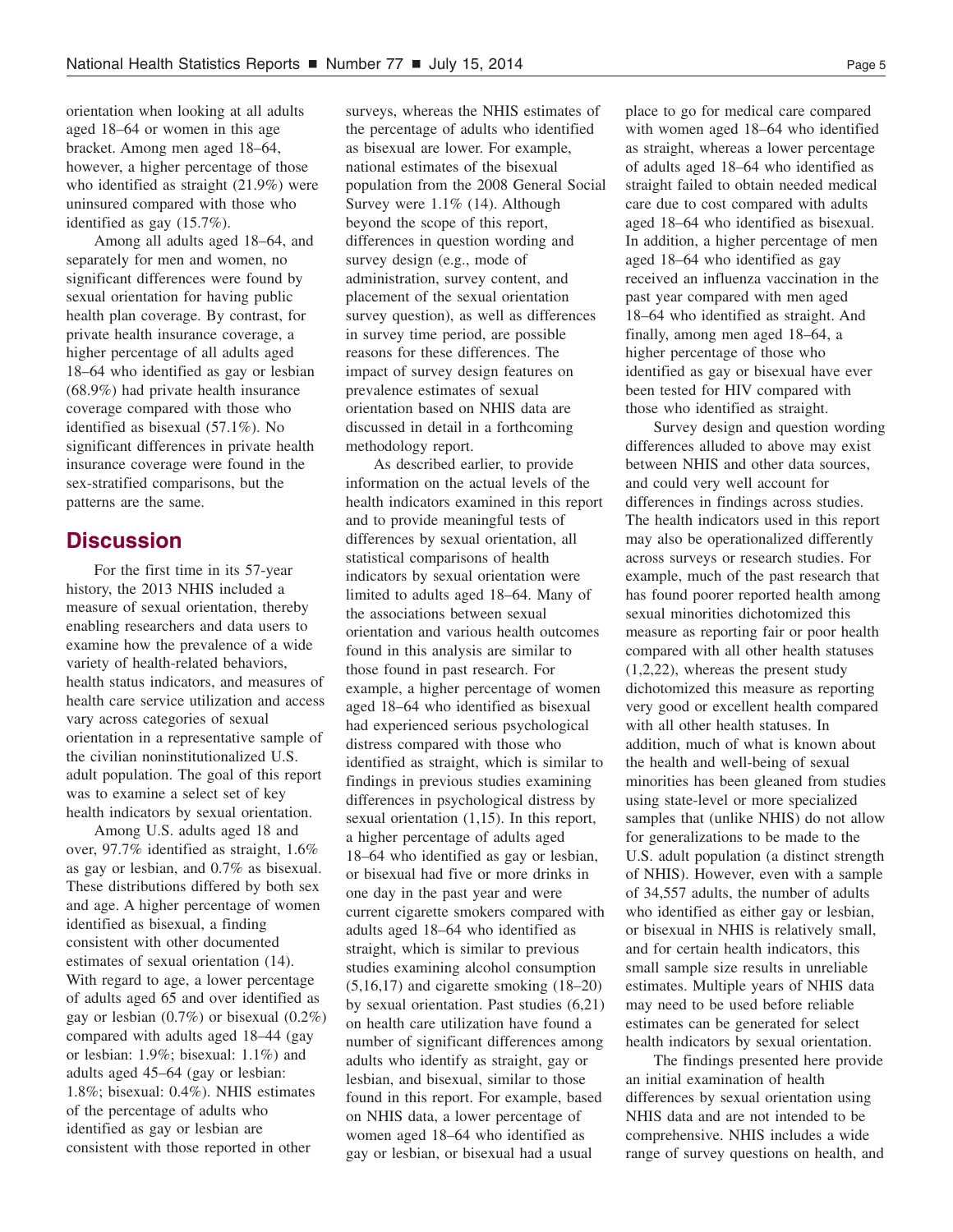the addition of questions on sexual orientation will facilitate many opportunities for future researchers to examine health among sexual minority populations using a nationally representative sample of U.S. adults. In addition, the NHIS sexual orientation survey questions should help meet Healthy People 2020 goals and objectives related to health among LGBT persons (8).

### **References**

- 1. Dilley JA, Simmons KW, Boysun MJ, Pizacani BA, Stark MJ. Demonstrating the importance and feasibility of including sexual orientation in public health surveys: Health disparities in the Pacific Northwest. Am J Public Health 100(3):460–7. 2010.
- 2. Kim HJ, Fredriksen-Goldsen KI. Hispanic lesbians and bisexual women at heightened risk for health disparities. Am J Public Health 102(1):e9–15. 2012.
- 3. Fredriksen-Goldsen KI, Kim HJ, Barkan SE, Muraco A, Hoy-Ellis CP. Health disparities among lesbian, gay, and bisexual older adults: Results from a population-based study. Am J Public Health 103(10):1802–9. 2013.
- 4. Farmer GW, Jabson JM, Bucholz KK, Bowen DJ. A population-based study of cardiovascular disease risk in sexual-minority women. Am J Public Health 103(10):1845–50. 2013.
- 5. Drabble L, Midanik LT, Trocki K. Reports of alcohol consumption and alcohol-related problems among homosexual, bisexual and heterosexual respondents: Results from the 2000 National Alcohol Survey. J Stud Alcohol 66(1):111–20. 2005.
- 6. Conron KJ, Mimiaga MJ, Landers SJ. A population-based study of sexual orientation identity and gender differences in adult health. Am J Public Health 100(10):1953–60. 2010.
- 7. Boehmer U, Miao X, Linletter C, Clark MA. Adult health behaviors over the life course by sexual orientation. Am J Public Health 102(2):292–300. 2012.
- 8. U.S. Department of Health and Human Services, Office of Disease

Prevention and Health Promotion. Healthy People 2020. Washington, DC. Available from: http:// [www.healthypeople.gov/2020/](http://www.healthypeople.gov/2020/default.aspx) default.aspx [Accessed March 24, 2014].

- 9. Institute of Medicine. The health of lesbian, gay, bisexual, and transgender people: Building a foundation for better understanding. Washington, DC: National Academies Press. 2011.
- 10. Miller K, Ryan JM. Design, development and testing of the NHIS sexual identity question. Hyattsville, MD: National Center for Health Statistics. 2011. Available from: [http://wwwn.cdc.gov/qbank/report/](http://wwwn.cdc.gov/qbank/report/Miller_NCHS_2011_NHIS%20Sexual%20Identity.pdf) Miller\_NCHS\_2011\_NHIS%20 Sexual%20Identity.pdf.
- 11. National Center for Health Statistics. National Health Interview Survey, 2013. Public-use data file and documentation. Available from: http://www.cdc.gov/nchs/nhis/ [quest\\_data\\_related\\_1997\\_forward.htm.](http://www.cdc.gov/nchs/nhis/quest_data_related_1997_forward.htm)
- 12. National Center for Health Statistics. 2013 National Health Interview Survey (NHIS) public use data release survey description. 2014. Available from: ftp://ftp.cdc.gov/pub/ Health\_Statistics/NCHS/ [Dataset\\_Documentation/NHIS/2013/](ftp://ftp.cdc.gov/pub/Health_Statistics/NCHS/Dataset_Documentation/NHIS/2013/srvydesc.pdf) srvydesc.pdf.
- 13. Ward BW, Schiller JS, Freeman G. Early release of selected estimates based on data from the January– September 2013 National Health Interview Survey. Hyattsville, MD: National Center for Health Statistics. 2014. Available from: http:// www.cdc.gov/nchs/data/nhis/ [earlyrelease/earlyrelease201403.pdf.](http://www.cdc.gov/nchs/data/nhis/earlyrelease/earlyrelease201403.pdf)
- 14. Gates GJ. How many people are lesbian, gay, bisexual, and transgender? Los Angeles, CA: The Williams Institute of the University of California, Los Angeles School of Law. 2011.
- 15. Rosario M, Reisner SL, Corliss HL, Wypij D, Frazier AL, Austin SB. Disparities in depressive distress by sexual orientation in emerging adults: The roles of attachment and stress paradigms. Arch Sex Behav 43(5):901–16. 2014.
- 16. Gruskin EP, Gordon N. Gay/lesbian sexual orientation increases risk for cigarette smoking and heavy drinking among members of a large Northern California health plan. BMC Public Health 6:241. 2006. Available from:

[http://www.biomedcentral.com/1471](http://www.biomedcentral.com/1471-2458/6/241) 2458/6/241.

- 17. Cochran SD, Grella CE, Mays VM. Do substance use norms and perceived drug availability mediate sexual orientation differences in patterns of substance use? Results from the California Quality of Life Survey II. J Stud Alcohol Drugs 73(4):675–85. 2012.
- 18. McElroy JA, Everett KD, Zaniletti I. An examination of smoking behavior and opinions about smoke-free environments in a large sample of sexual and gender minority community members. Nicotine Tob Res 13(6):440–8. 2011.
- 19. Cochran SD, Bandiera FC, Mays VM. Sexual orientation-related differences in tobacco use and secondhand smoke exposure among US adults aged 20 to 59 years: 2003–2010 National Health and Nutrition Examination Surveys. Am J Public Health 103(10):1837–44. 2013.
- 20. Rath JM, Villanti AC, Rubenstein RA, Vallone DM. Tobacco use by sexual identity among young adults in the United States. Nicotine Tob Res 15(11):1822–31. 2013.
- 21. Diamant AL, Wold C, Spritzer K, Gelberg L. Health behaviors, health status, and access to and use of health care: A population-based study of lesbian, bisexual, and heterosexual women. Arch Fam Med 9(10):1043– 51. 2000.
- 22. Cochran SD, Mays VM. Physical health complaints among lesbians, gay men, and bisexual and homosexually experienced heterosexual individuals: Results from the California Quality of Life Survey. Am J Public Health 97(11):2048–55. 2007.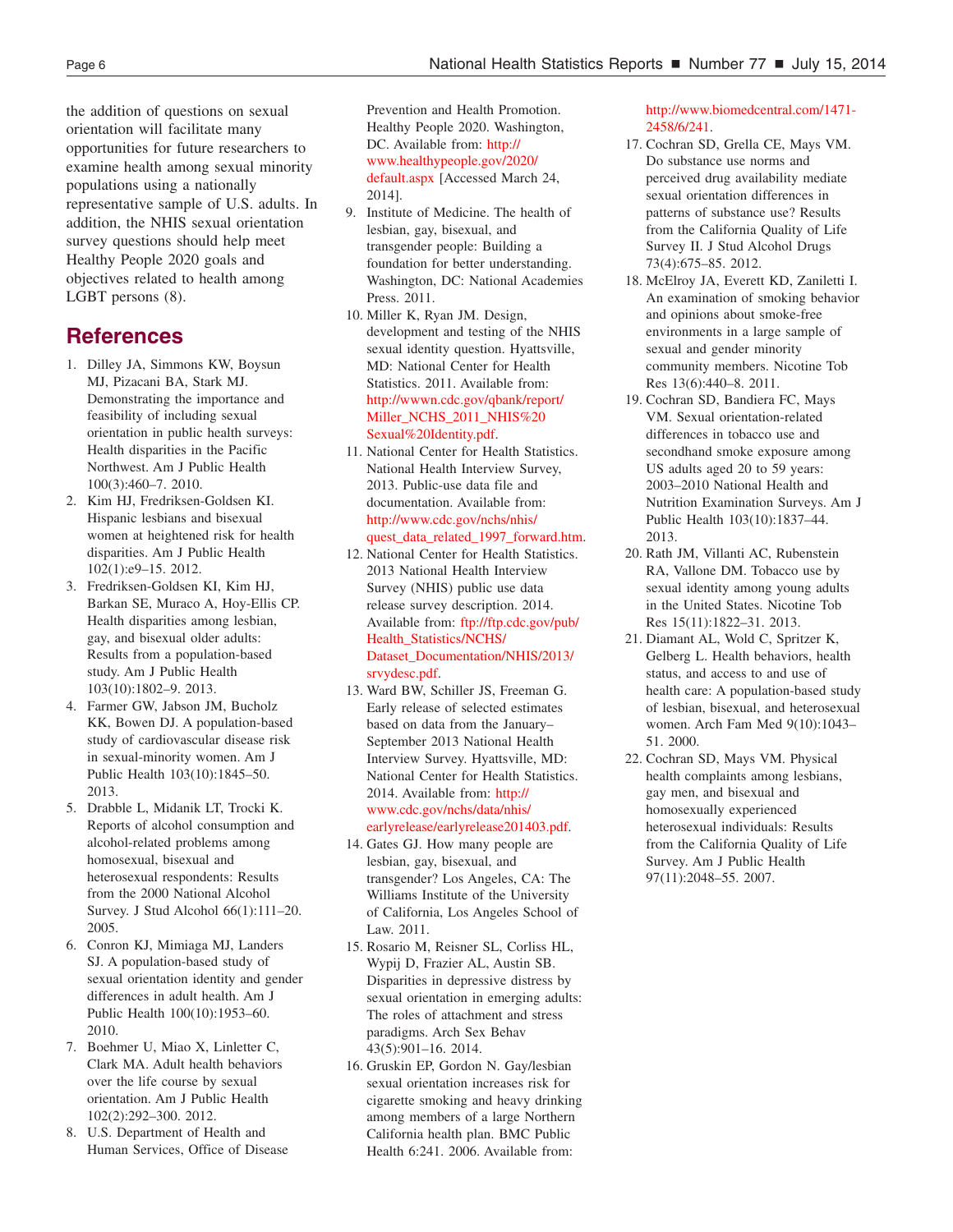#### <span id="page-6-0"></span>Table 1. Sexual orientation among U.S. adults aged 18 and over, by sex and age group: United States, 2013

|                                                                                           |                        | Gay or lesbian <sup>1</sup>              |                        | Straight <sup>2</sup>                    | Bisexual               |                                          |
|-------------------------------------------------------------------------------------------|------------------------|------------------------------------------|------------------------|------------------------------------------|------------------------|------------------------------------------|
| Sexual orientation                                                                        | Number in<br>thousands | Percent <sup>3</sup><br>(standard error) | Number in<br>thousands | Percent <sup>3</sup><br>(standard error) | Number in<br>thousands | Percent <sup>3</sup><br>(standard error) |
|                                                                                           | 3.729                  | 1.6(0.09)                                | 224.163                | 97.7 (0.11)                              | 1.514                  | 0.7(0.06)                                |
| Sex                                                                                       |                        |                                          |                        |                                          |                        |                                          |
|                                                                                           | 2,000<br>1.729         | 1.8(0.14)<br>1.5(0.12)                   | 108,093<br>116.071     | 97.8 (0.15)<br>97.7 (0.15)               | 481<br>1,033           | 0.4(0.06)<br>0.9(0.10)                   |
| Age group (years)                                                                         |                        |                                          |                        |                                          |                        |                                          |
|                                                                                           | 2,028                  | 1.9(0.15)                                | 104,947                | 97.1 (0.18)                              | 1,153                  | 1.1(0.12)                                |
| 65 and over. $\ldots$ . $\ldots$ . $\ldots$ . $\ldots$ . $\ldots$ . $\ldots$ . $\ldots$ . | 1,422<br>278           | 1.8(0.16)<br>0.7(0.13)                   | 77,686<br>41,531       | 97.8 (0.17)<br>99.2 (0.14)               | 289<br>73              | 0.4(0.07)<br>$*0.2$ (0.05)               |

\* Estimate has a relative standard error greater than 30% and less than or equal to 50% and should be used with caution as it does not meet standards of reliability or precision.

<sup>1</sup>Response option provided on the National Health Interview Survey was "gay" for men, and "gay or lesbian" for women.

2Response option provided on the National Health Interview Survey was ''straight, that is, not gay'' for men, and ''straight, that is, not gay or lesbian'' for women.

 $3$ Percent distributions in this table may not equal exactly 100.0% due to rounding.

SOURCE: CDC/NCHS, National Health Interview Survey, 2013.

#### Table 2. Selected health-related behavior indicators of U.S. adults, by sexual orientation and sex: United States, 2013

|                                                                                       | Both sexes                     |                       |                 |                | Men                      |                 |                                | Women                 |                 |  |
|---------------------------------------------------------------------------------------|--------------------------------|-----------------------|-----------------|----------------|--------------------------|-----------------|--------------------------------|-----------------------|-----------------|--|
| Selected health-related<br>behavior indicator <sup>1</sup>                            | Gay or<br>lesbian <sup>2</sup> | Straight <sup>3</sup> | <b>Bisexual</b> | $\text{Gay}^2$ | Straight <sup>3</sup>    | <b>Bisexual</b> | Gay or<br>lesbian <sup>2</sup> | Straight <sup>3</sup> | <b>Bisexual</b> |  |
| Aged 18 and over (years)                                                              |                                |                       |                 |                | Percent (standard error) |                 |                                |                       |                 |  |
| Current cigarette smoker<br>Five or more alcoholic drinks in                          | 25.8 (2.57)                    | 17.6 (0.31)           | 28.6 (4.11)     | 25.8 (3.86)    | 20.3 (0.46)              | 28.8 (6.56)     | (3.71)<br>25.7                 | (0.40)<br>15.0        | 28.5(5.15)      |  |
| 1 day at least once in past year                                                      | 33.0 (2.64)                    | 22.3 (0.36)           | 39.5(4.15)      | 39.4 (3.80)    | 31.1(0.55)               | 51.6 (7.28)     | 25.8 (3.61)                    | 14.3(0.37)            | 33.8 (4.91)     |  |
| Met federal quidelines for aerobic<br>physical activity                               | 56.2 (2.82)                    | 49.2 (0.45)           | 54.8 (4.47)     | 63.5 (3.59)    | 53.7 (0.63)              | 53.3 (7.36)     | 47.9 (4.18)                    | 45.1 (0.55)           | 55.5 (5.67)     |  |
| Aged 18-64 (years)                                                                    |                                |                       |                 |                |                          |                 |                                |                       |                 |  |
| Current cigarette smoker<br>Five or more alcoholic drinks in                          | 27.2 (2.73)                    | 19.6 (0.36)           | 29.5 (4.29)     | 27.2 (4.09)    | 22.3(0.52)               | 29.6 (7.05)     | 27.2 (3.98)                    | 16.9 (0.46)           | 29.4 (5.29)     |  |
| 1 day at least once in past year                                                      | 35.1(2.80)                     | 26.0(0.41)            | 41.5 (4.34)     | 41.8 (4.01)    | 35.1 (0.62)              | 56.3 (7.76)     | 27.7 (3.83)                    | 17.2 (0.45)           | 34.9 (5.05)     |  |
| Met federal quidelines for aerobic<br>physical activity $\ldots \ldots \ldots \ldots$ | 57.9 (2.92)                    | 52.3 (0.50)           | 55.5 (4.62)     | 63.7 (3.82)    | 56.2 (0.69)              | 54.7 (7.80)     | 51.3 (4.33)                    | 48.4 (0.62)           | 55.8 (5.79)     |  |

<sup>1</sup>Selected health-related behavior indicators were chosen based on those provided in the report series titled "Early Release of Selected Estimates Based on Data From the National Health

Interview Survey'' (see reference 13). Definitions of certain selected health-related behavior indicators can be found in the Technical Notes section of this report.

<sup>2</sup>Response option provided on the National Health Interview Survey was "gay" for men, and "gay or lesbian" for women.

<sup>3</sup>Response option provided on the National Health Interview Survey was "straight, that is, not gay" for men, and "straight, that is, not gay or lesbian" for women.

SOURCE: CDC/NCHS, National Health Interview Survey, 2013.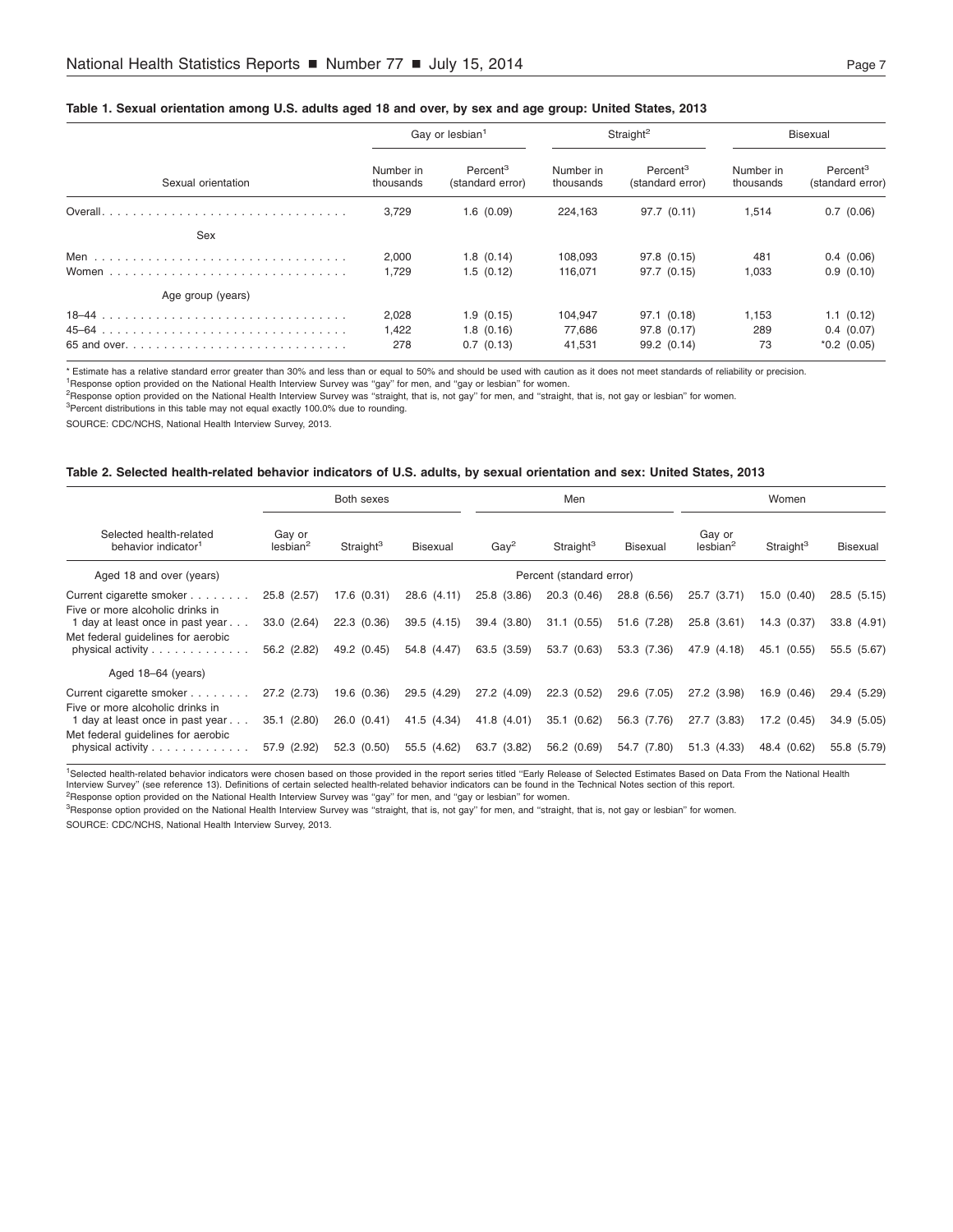#### <span id="page-7-0"></span>Table 3. Selected health status indicators of U.S. adults, by sexual orientation and sex: United States, 2013

|                                                                                                                                                        |                                         | Both sexes                              |                                               | Men                                        |                                              |                            | Women                                    |                                         |                                               |
|--------------------------------------------------------------------------------------------------------------------------------------------------------|-----------------------------------------|-----------------------------------------|-----------------------------------------------|--------------------------------------------|----------------------------------------------|----------------------------|------------------------------------------|-----------------------------------------|-----------------------------------------------|
| Selected health<br>status indicator <sup>1</sup>                                                                                                       | Gay or<br>lesbian <sup>2</sup>          | Straight <sup>3</sup>                   | <b>Bisexual</b>                               | $\text{Gay}^2$                             | Straight <sup>3</sup>                        | <b>Bisexual</b>            | Gay or<br>lesbian <sup>2</sup>           | Straight <sup>3</sup>                   | Bisexual                                      |
| Aged 18 and over (years)                                                                                                                               |                                         |                                         |                                               |                                            | Percent (standard error)                     |                            |                                          |                                         |                                               |
| Health status described as excellent<br>or very good<br>Experienced serious psychological<br>distress in past 30 days $\ldots$<br>Obese <sup>4</sup> . | 60.3 (2.85)<br>4.9(1.12)<br>29.5 (2.61) | 60.6 (0.40)<br>3.7(0.15)<br>29.0 (0.37) | 58.1 (4.25)<br>$10.8$ $(2.78)$<br>35.3 (4.25) | 66.2 (3.59)<br>$*4.5(1.60)$<br>23.6 (3.03) | 61.6 (0.55)<br>$3.1 \ (0.19)$<br>29.7 (0.53) | 63.6 (7.13)<br>26.3 (6.17) | 53.4 (4.20)<br>5.3 (1.55)<br>36.7 (4.17) | 59.8 (0.51)<br>4.2(0.21)<br>28.3 (0.46) | 55.5 (5.40)<br>$10.9$ $(2.87)$<br>40.9 (5.52) |
| Aged 18-64 (years)                                                                                                                                     |                                         |                                         |                                               |                                            |                                              |                            |                                          |                                         |                                               |
| Health status described as excellent<br>or very good<br>Experienced serious psychological                                                              | 60.5 (2.97)                             | 64.1 (0.44)                             | 58.3 (4.39)                                   | 66.0 (3.78)                                | 64.9 (0.61)                                  | 62.3 (7.65)                | 54.0 (4.33)                              | 63.3 (0.56)                             | 56.5 (5.49)                                   |
| distress in past 30 days<br>Obese <sup>4</sup> .                                                                                                       | 5.0(1.22)<br>28.9 (2.68)                | 3.9(0.17)<br>29.7 (0.41)                | $11.0$ $(2.91)$<br>34.8 (4.45)                | *4.8 (1.72)<br>23.2(3.14)                  | 3.3(0.22)<br>30.7 (0.60)                     | 25.4 (6.58)                | $*5.2(1.71)$<br>35.9 (4.25)              | 4.5(0.24)<br>28.8 (0.53)                | 10.8 (2.93)<br>40.4 (5.68)                    |

\* Estimate has a relative standard error greater than 30% and less than or equal to 50% and should be used with caution as it does not meet standards of reliability or precision.

† Estimates with a relative standard error greater than 50% are replaced with a dagger and not shown.

1Selected health status indicators were chosen based on those provided in the report series titled ''Early Release of Selected Estimates Based on Data From the National Health Interview Survey'' (see reference 13). Definitions of certain selected health status indicators can be found in the Technical Notes section of this report.<br><sup>2</sup>Response option provided on the National Health Interview Survey was "gay" for men

<sup>3</sup>Response option provided on the National Health Interview Survey was "straight, that is, not gay" for men, and "straight, that is, not gay or lesbian" for women.

<sup>4</sup>Only calculated for adults aged 20 and over.

SOURCE: CDC/NCHS, National Health Interview Survey, 2013.

#### Table 4. Selected health care service utilization indicators of U.S. adults, by sexual orientation and sex: United States, 2013

|                                                                                                                   |                                | Both sexes                |                            |                            | Men                        |                            |                                  | Women                      |                           |
|-------------------------------------------------------------------------------------------------------------------|--------------------------------|---------------------------|----------------------------|----------------------------|----------------------------|----------------------------|----------------------------------|----------------------------|---------------------------|
| Selected health care<br>service utilization indicator <sup>1</sup>                                                | Gay or<br>lesbian <sup>2</sup> | Straight <sup>3</sup>     | <b>Bisexual</b>            | $\text{Gav}^2$             | Straight <sup>3</sup>      | Bisexual                   | Gay or<br>$\text{lesbian}^2$     | Straight <sup>3</sup>      | Bisexual                  |
| Aged 18 and over (years)                                                                                          |                                |                           |                            |                            | Percent (standard error)   |                            |                                  |                            |                           |
| Received influenza vaccine during<br>past year                                                                    | 45.8 (2.78)                    | 41.1 (0.40)               | 34.7 (4.22)                | 48.4 (3.88)                | 36.9 (0.54)                | 40.2 (7.00)                | 42.9<br>(4.20)                   | 44.9 (0.53)                | 32.2(5.24)                |
| Ever been tested for HIV                                                                                          | 66.6 (2.79)                    | 36.7(0.41)                | 53.9 (4.45)                | 79.5 (3.26)                | 33.0 (0.55)                | 56.7 (7.40)                | 51.6 (4.21)                      | 40.2 (0.54)                | 52.6 (5.67)               |
| Aged 18-64 (years)                                                                                                |                                |                           |                            |                            |                            |                            |                                  |                            |                           |
| Received influenza vaccine during<br>$past$ vear $\ldots \ldots \ldots \ldots \ldots$<br>Ever been tested for HIV | 42.9 (2.89)<br>68.7 (2.90)     | 35.0(0.41)<br>41.7 (0.47) | 32.7 (4.33)<br>53.5 (4.61) | 46.1 (4.14)<br>81.2 (3.34) | 30.9 (0.57)<br>36.1 (0.62) | 36.6 (7.32)<br>54.3 (7.89) | (4.23)<br>39.1<br>(4.42)<br>54.1 | 38.9 (0.58)<br>47.0 (0.63) | 31.0(5.31)<br>53.2 (5.81) |

<sup>1</sup>Selected health care service utilization indicators were chosen based on those provided in the report series titled "Early Release of Selected Estimates Based on Data From the National Health Interview Survey'' (see reference 13). Definitions of certain selected health care service utilization indicators can be found in the Technical Notes section of this report.

<sup>2</sup>Response option provided on the National Health Interview Survey was "gay" for men, and "gay or lesbian" for women. <sup>3</sup>Response option provided on the National Health Interview Survey was "straight, that is, not gay" for men, and "straight, that is, not gay or lesbian" for women.

SOURCE: CDC/NCHS, National Health Interview Survey, 2013.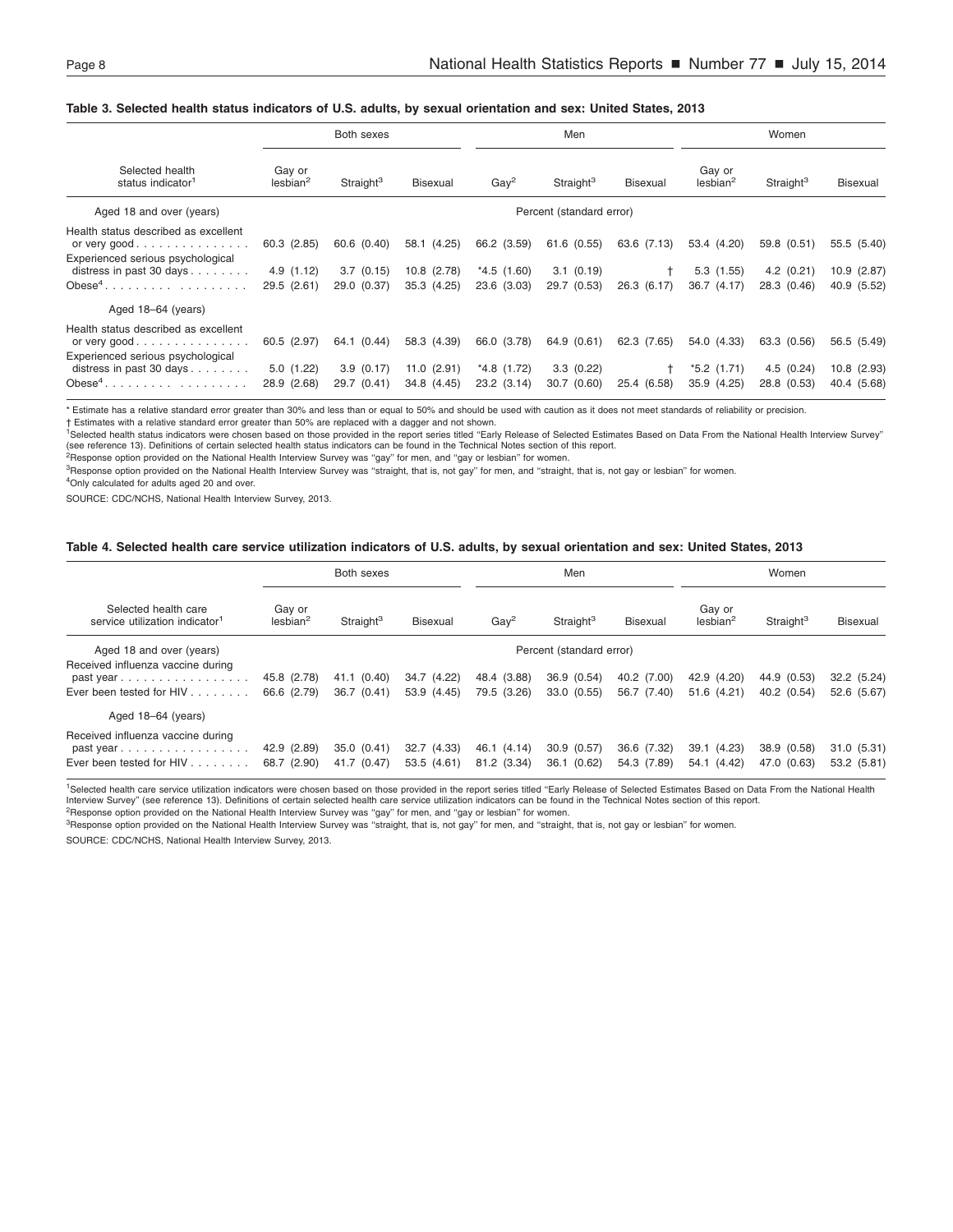### <span id="page-8-0"></span>Table 5. Selected health care access indicators of U.S. adults, by sexual orientation and sex: United States, 2013

|                                                                                                                                                                                                                                                                              |                                                                            | Both sexes                                                           |                                                                           | Men                                                                   |                                                                       |                                                                             | Women                                                                  |                                                                      |                                                                         |
|------------------------------------------------------------------------------------------------------------------------------------------------------------------------------------------------------------------------------------------------------------------------------|----------------------------------------------------------------------------|----------------------------------------------------------------------|---------------------------------------------------------------------------|-----------------------------------------------------------------------|-----------------------------------------------------------------------|-----------------------------------------------------------------------------|------------------------------------------------------------------------|----------------------------------------------------------------------|-------------------------------------------------------------------------|
| Selected health care<br>access indicator <sup>1</sup>                                                                                                                                                                                                                        | Gay or<br>lesbian <sup>2</sup>                                             | Straight <sup>3</sup>                                                | <b>Bisexual</b>                                                           | $\text{Gay}^2$                                                        | Straight <sup>3</sup>                                                 | <b>Bisexual</b>                                                             | Gay or<br>$\text{lesbian}^2$                                           | Straight <sup>3</sup>                                                | <b>Bisexual</b>                                                         |
| Aged 18 and over (years)                                                                                                                                                                                                                                                     | Percent (standard error)                                                   |                                                                      |                                                                           |                                                                       |                                                                       |                                                                             |                                                                        |                                                                      |                                                                         |
| Has a usual place to go for medical<br>$care$<br>Failed to obtain needed medical care<br>in past year due to $cost$<br>Currently uninsured<br>Currently with public health plan<br>$coverage \dots \dots \dots \dots$<br>Currently with private health<br>insurance coverage | 80.0 (2.29)<br>11.7(1.61)<br>16.0 (1.89)<br>$20.7$ $(2.17)$<br>69.1 (2.55) | 83.9 (0.30)<br>7.6(0.20)<br>16.5 (0.32)<br>31.1(0.39)<br>62.3 (0.42) | 73.6 (3.96)<br>$16.2$ (3.01)<br>22.5 (3.62)<br>23.1 (3.69)<br>56.7 (4.40) | 82.2 (3.18)<br>9.4(2.01)<br>14.6 (2.33)<br>19.7 (2.86)<br>70.3 (3.24) | 79.7 (0.47)<br>6.9(0.28)<br>18.3 (0.46)<br>28.0 (0.51)<br>62.7 (0.57) | 76.0 (5.72)<br>$*16.1(5.23)$<br>$*19.0(5.89)$<br>22.2 (6.57)<br>63.4 (7.47) | 77.5 (3.49)<br>14.3(2.49)<br>17.6 (2.98)<br>21.8 (3.35)<br>67.8 (3.76) | 87.8 (0.34)<br>8.2(0.27)<br>14.9 (0.37)<br>33.9(0.51)<br>61.9 (0.54) | 72.5 (5.14)<br>16.2 (3.74)<br>24.1 (4.54)<br>23.5 (4.49)<br>53.7 (5.50) |
| Aged 18-64 (years)                                                                                                                                                                                                                                                           |                                                                            |                                                                      |                                                                           |                                                                       |                                                                       |                                                                             |                                                                        |                                                                      |                                                                         |
| Has a usual place to go for medical<br>care<br>Failed to obtain needed medical care<br>in past year due to cost                                                                                                                                                              | 78.6 (2.45)<br>11.9(1.68)                                                  | 81.0 (0.35)<br>8.8(0.24)                                             | 72.5 (4.13)<br>16.5(3.14)                                                 | 81.2 (3.38)<br>9.1(2.02)                                              | 76.4 (0.55)<br>8.1(0.33)                                              | 74.5 (6.21)<br>$*16.0(5.61)$                                                | 75.6 (3.76)<br>15.2 (2.67)                                             | 85.5 (0.41)<br>9.6(0.33)                                             | 71.6 (5.27)<br>16.7 (3.85)                                              |
| Currently uninsured                                                                                                                                                                                                                                                          | 17.3 (2.03)                                                                | 20.1 (0.37)                                                          | 23.7 (3.79)                                                               | 15.7 (2.50)                                                           | 21.9 (0.54)                                                           | $*20.8(6.41)$                                                               | 19.1 (3.21)                                                            | 18.4 (0.45)                                                          | 24.9 (4.67)                                                             |
| Currently with public health plan<br>$coverage \dots \dots \dots \dots$<br>Currently with private health<br>insurance coverage                                                                                                                                               | 14.8 (1.99)<br>68.9 (2.68)                                                 | 16.3(0.33)<br>65.1 (0.46)                                            | 19.2 (3.67)<br>57.1 (4.56)                                                | 14.0 (2.68)<br>70.8 (3.36)                                            | 14.2 (0.42)<br>65.2 (0.63)                                            | $*14.9(6.75)$<br>64.3 (8.02)                                                | 15.8 (3.02)<br>66.7 (3.98)                                             | 18.3 (0.47)<br>64.9 (0.60)                                           | 21.1 (4.43)<br>54.0 (5.61)                                              |

\* Estimate has a relative standard error greater than 30% and less than or equal to 50% and should be used with caution as it does not meet standards of reliability or precision.<br><sup>1</sup>Selected health care access indicators w

Survey'' (see reference 13). Definitions of certain selected health care access indicators can be found in the Technical Notes section of this report.

<sup>2</sup>Response option provided on the National Health Interview Survey was "gay" for men, and "gay or lesbian" for women.

<sup>3</sup>Response option provided on the National Health Interview Survey was "straight, that is, not gay" for men, and "straight, that is, not gay or lesbian" for women.

SOURCE: CDC/NCHS, National Health Interview Survey, 2013.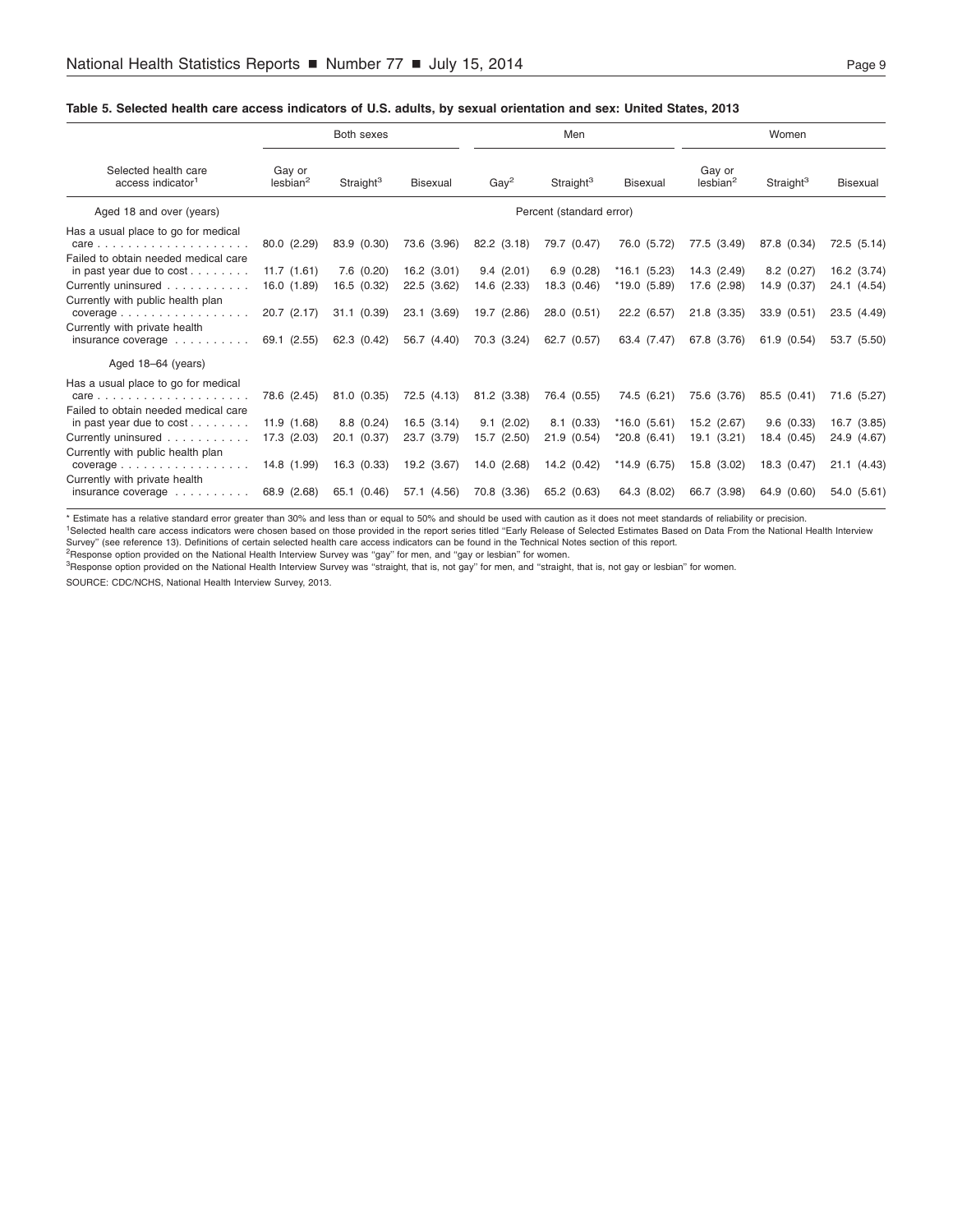### <span id="page-9-0"></span>**Technical Notes**

### **Sexual orientation survey question**

Shown below is the main sexual orientation question asked of male and female sample adults in the 2013 National Health Interview Survey (NHIS). The variable name in the 2013 NHIS data file appears in parentheses at the end of each question.

*Which of the following best represents how you think of yourself? (ASISIM)*

- $\bullet$  *Gay*
- + *Straight, that is, not gay*
- + *Bisexual*
- + *Something else*
- + *I don't know the answer*

*Which of the following best represents how you think of yourself? (ASISIF)*

- + *Lesbian or gay*
- + *Straight, that is, not lesbian or gay*
- $\bullet$  *Bisexual*
- + *Something else*
- + *I don't know the answer*

### **Terms related to selected health indicators**

*Current cigarette smoker—*A person who had smoked more than 100 cigarettes in his or her lifetime and now smokes every day or some days.

*Five or more alcoholic drinks in 1 day at least once in the past year—*A person who had at least 12 drinks of any type of alcoholic beverage in his or her lifetime, and has had five or more drinks of any alcoholic beverage on at least one day in the past year.

*Met federal guidelines for aerobic physical activity—*This refers to meeting the 2008 federal Physical Activity Guidelines for Americans, which are being used for the Healthy People 2020 objectives. Meeting the guidelines for aerobic activity means that adults perform at least 150 minutes a week of moderate-intensity aerobic physical activity, or 75 minutes a week of vigorous-intensity aerobic physical activity, or an equivalent combination of moderate- and vigorous-intensity aerobic activity. The 2008 guidelines state that aerobic activity should be performed in episodes of at least 10 minutes and preferably should be spread throughout the week. Only leisure-time physical activity is used in the determination of whether or not these guidelines have been met.

*Experienced serious psychological distress in past 30 days—*Six psychological distress questions are included in the Sample Adult Core component of NHIS. These questions ask how often during the past 30 days a respondent experienced certain symptoms of psychological distress: feeling so sad that nothing could cheer you up, nervous, restless or fidgety, hopeless, worthless, that everything was an effort. The response codes (0–4) of the six items for each person were summed to yield a scale with a 0–24 range. A value of 13 or more for this scale is used here to define serious psychological distress.

*Obese—*Obesity is defined as a body mass index (BMI) of 30 kg/m<sup>2</sup> or more. This measure is based on self-reported height and weight. In NHIS, the questions ask for weight and height without shoes.

*Received influenza vaccination in past year—*Separate survey questions asking respondents about receipt of flu shots and receipt of nasal spray flu vaccinations were included in the calculation of flu vaccination estimates.

*Ever been tested for HIV—*For this indicator, individuals who received HIV testing solely as a result of blood donation were considered not to have been tested for HIV.

*Having a usual place to go for medical care—*For this question, the sample adult was asked if they have one or more places to go when they are sick or need advice about their health. The response options were: yes; there is no place; and there is more than one place. Adults who stated that their usual place to go for medical care was a hospital emergency room were categorized as not having a usual place to go for medical care.

*Currently uninsured—*An adult was coded as currently uninsured if he or she did not have any private health

insurance, Medicare, Medicaid, Children's Health Insurance Program (CHIP), state-sponsored or other government-sponsored health plan, or military plan at the time of the interview. A person was also defined as uninsured if he or she had only Indian Health Service coverage, or had only a private plan that paid for one type of service, such as accidents or dental care.

*Currently with public health plan coverage—*An adult was coded as currently with public health plan coverage if he or she had Medicare, Medicaid, CHIP, state-sponsored or other government-sponsored health plan, or a military plan.

*Currently with private health insurance coverage—*An adult was coded as currently having private health insurance coverage if he or she had any comprehensive private insurance plan, including health maintenance and preferred provider organizations. These plans include those obtained through an employer, purchased directly, or purchased through local or community programs, but excludes those plans that pay for only one type of service such as accidents or dental care.

### **Two-tailed significance tests and relative standard error**

The statistic for all two-tailed tests of significance was calculated as:

$$
Z = \frac{|X_a - X_b|}{\sqrt{SE_a^2 + SE_b^2}},
$$

where  $X_a$  and  $X_b$  are the two estimates being compared, and  $SE_a$  and  $SE_b$  are the standard errors of those estimates.

The relative standard error (RSE) for each estimate was calculated as:

$$
RSE = \frac{SE}{X} * (100)
$$

where *X* is the estimate, and *SE* is the standard error of that estimate.